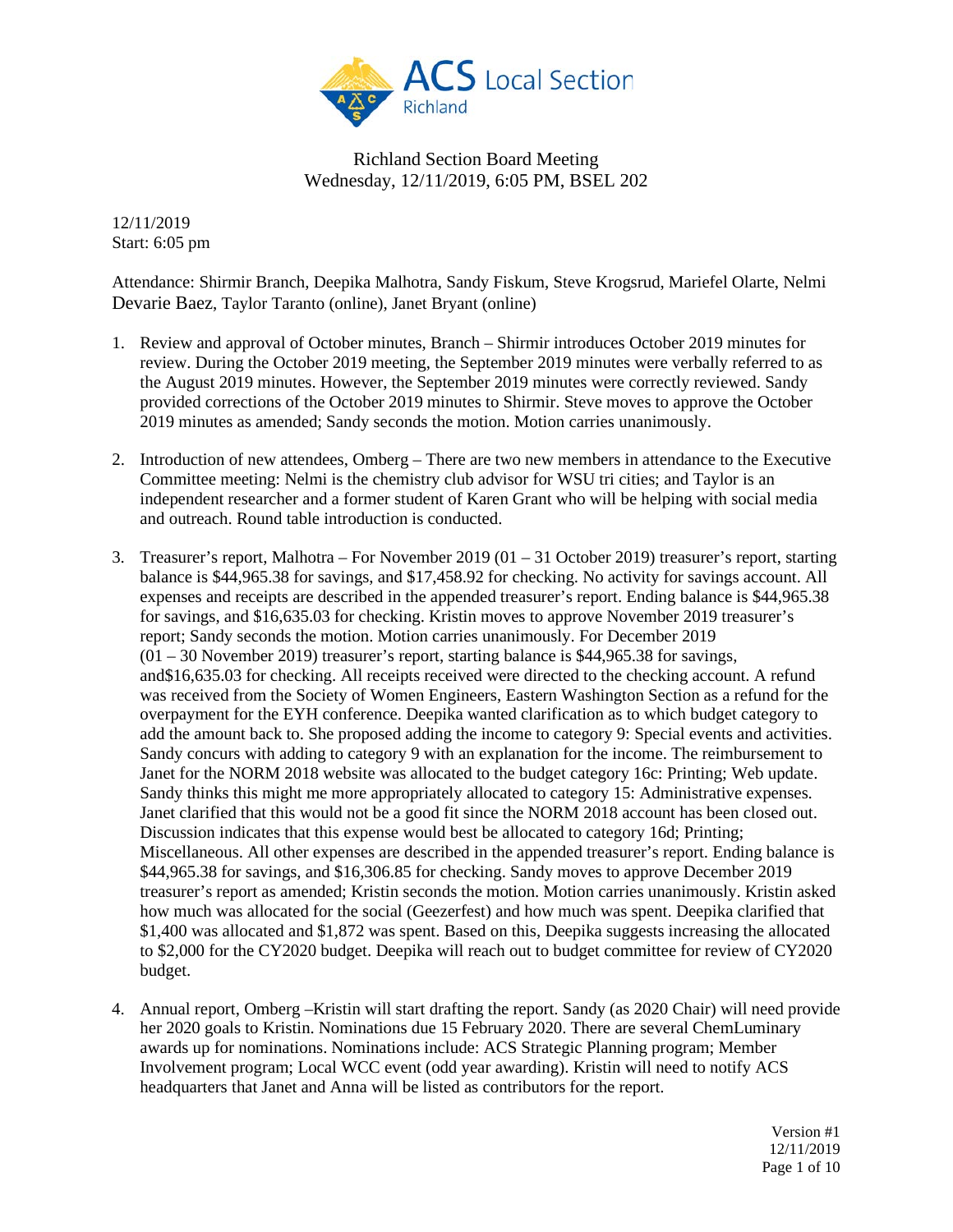

- 5. Nominations for LS Outreach Volunteer of the Year, Bryant Janet (on behalf of the Awards Committee) moves to name Megan Nims as Volunteer of the Year for her service as chair of Women Chemists Committee (WCC); Kristin seconds motion. Sandy recommends naming Shirmir. Janet noted that sending Shirmir to the upcoming ACS Leadership Institute will garner exposure the national ACS scene. Discussion indicates that Megan will be put forward as Volunteer of the Year for her service as the WCC Chair. Kristin will take the charge for writing the nomination.
- 6. Update of bylaws, Bryant The Bylaws Committee sent the clompeted questionnaire to the ACS Committee on Constitution and Bylaws (C&B). Janet will reach out to Barbara Polansky – C&B person of contact – for an update. Janet expects that the C&B committee should have the LS bylaws approved by Spring ACS National Meeting. Sandy asked for clarification for the financial audit item in the new draft of the bylaws, which state there must be two auditors for the financial books. Sandy requested that there be one instead of two.
- 7. Website improvements/digital presence, Fiskum Sandy has recruited Taylor Taranto to help with improving the LS website and digital presence. Taylor has experience designing websites (via WordPress, html, etc.). Taylor recommends using a variety of social media platforms (YouTube, LinkedIn, etc.) to attract both younger and older membership. Sandy recommends incorporating more people to assist Taylor creating and maintaining these platforms. Steve can include a callout in the upcoming newsletter to participate. Steve will also meet with Matt Monroe and Taylor to compile ideas. Nelmi can reach out to his chem club members at WSU Tri-Cities.
- 8. Chem Festival, Padilla-Cintron The festival is scheduled for 27 June 2020, 9:00 am 1:00 pm at the Pasco Farmers Market. There will be 8 demonstrations in total, with two tables per demo. Sandy will present a nuclear chemistry display. There will be a STEM ambassadors display. There will be a training session in May 2020, hosted by Ingrid Montes. A copy of Cristina's proposal for the festival is in the below attachment. PNNL (EBSD) will put forward \$25,000 for the event. Though there is a pilot program for ACS to start these festivals in conjunction with regional meetings – making this event take place in Bellingham for the 2020 NORM meeting (thus sponsored by ACS) – the planning committee thought it would be better to have the event in Pasco (thus sponsored by PNNL) to better suit the demographics. The event will be mostly staffed by PNNL STEM ambassadors. Kristin will reach out to Cristina to determine in what capacity the LS will help, promote, or participate.
- 9. Results of 2020 election, Omberg/Fiskum The 2020 election results are as listed below.
	- a. Sandy Fiskum Chair
	- b. Mariefel Olarte Chair-Elect
	- c. Deepika Malhotra Treasurer
	- d. Shirmir Branch Secretary
	- e. Anna Cavinato Councilor
	- f. Dave Heldebrant Alternate Councilor
	- g. Kristin will serve as past-Chair
- 10. Nuclear Science Merit Badge/Manhattan Project Girl Scout Badge, Fiskum 28 kids earned their nuclear science merit badge; more than half were female. Kristin and Brian Blair assisted Sandy in organizing the event. The event was well-received from the attendees. Kristin suggested working with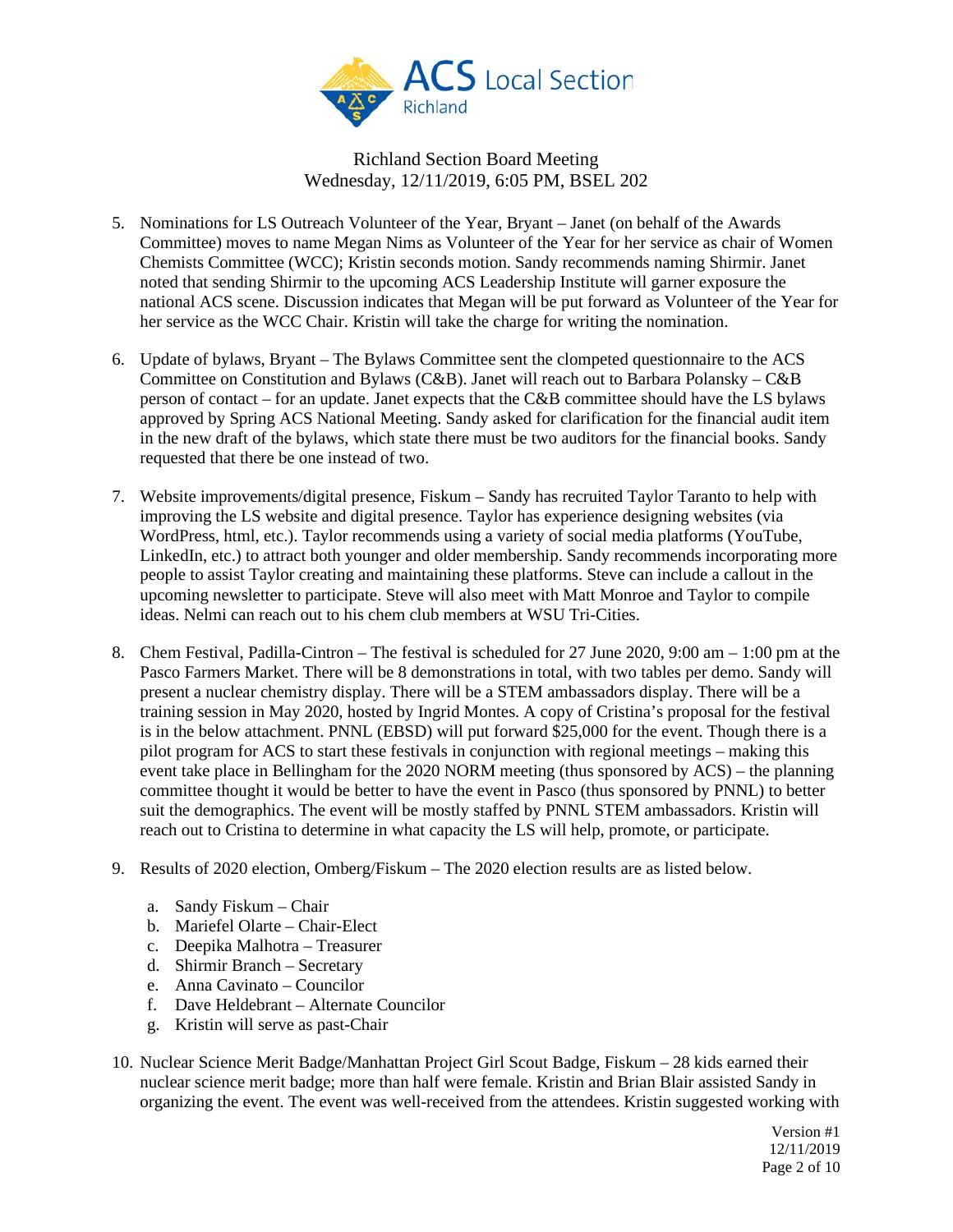

Team Battelle in the future, who is looking to recruit nuclear science and chemistry merit badge councilors.

- 11. Chemistry Merit Badge, Krogsrud The event was well-received. There was tremendous support from Columbia Basin College (CBC).
- 12. Girls in Science, Cavinato Anna sent reports on the events listed below.
	- a. Girls in Science:

Girls in Science event was held on Saturday October 26th and it was a great success! We had 103 girls participate with some traveling four or five hours to reach La Grande. This year's theme was a Zombie Apocalypse and we managed to include the NCW theme of Marvelous Metals by having the girls test for mercury (a gallium-tin mixture, in reality) to rule out that the zombie like behavior had been caused by exposure to mercury. Girls got to analyze different powders, extract DNA from "zombie flesh", build neurons and write a computer program to decode secret zombie messages.

We had over 50 volunteers help, including the Northeastern Oregon Area Health Education Center which arranged for registration, t-shirts for girls and volunteers, and all other logistics.

Here is a link to a Google drive with many pictures: https://drive.google.com/drive/folders/1o2Jnx-OzGsArX54WDH53EsO\_xAfppOpZ?usp=sharing

The event was heavily covered by the media including Pendleton East Oregonian newspaper [\(https://www.eastoregonian.com/girls-in-science/image\\_35d1a4ec-f9cd-11e9-9ace](https://www.eastoregonian.com/girls-in-science/image_35d1a4ec-f9cd-11e9-9ace-eb583450020d.html)[eb583450020d.html\)](https://www.eastoregonian.com/girls-in-science/image_35d1a4ec-f9cd-11e9-9ace-eb583450020d.html), the la Grande Observer [\(https://www.lagrandeobserver.com/news/girls-get](https://www.lagrandeobserver.com/news/girls-get-a-taste-for-science-at-stem-program/article_610abcc8-f9bb-11e9-9085-472428cf5d92.html)[a-taste-for-science-at-stem-program/article\\_610abcc8-f9bb-11e9-9085-472428cf5d92.html\)](https://www.lagrandeobserver.com/news/girls-get-a-taste-for-science-at-stem-program/article_610abcc8-f9bb-11e9-9085-472428cf5d92.html), the EOU website ( [https://www.eou.edu/news-press/girls-avert-zombie-apocalypse-with-science/\)](https://www.eou.edu/news-press/girls-avert-zombie-apocalypse-with-science/), and the Eastern Oregon Alive TV [\(https://www.facebook.com/watch/?v=2445213025758950\)](https://www.facebook.com/watch/?v=2445213025758950)

b. Festival of Trees:

On Saturday December 7, chemistry students and faculty held a table of activities at the Festival of Trees, a large outreach event organized by the Soroptimists International. We had two activities: ferrofluids and making DNA bracelets using pipe cleaners and beads of different colors. Hundreds of children stopped by to complete the activities. We also gave away NCW Celebrating Chemistry booklets in English and Spanish and wallet size periodic tables.

- 13. Program in a Box, Olarte The PIB event was hosted with Nelmi and the chem club at WSU Tri-Cities. There were students from WSU, CBC and some local high schools in attendance.
- 14. Geezerfest, Fiskum Kristin presented the gift card intended for the speaker to a long-term member instead. Kristin recommended James (Jim) Campbell to present on marijuana chemistry for the next Geezerfest. Kristin is looking for his contact information. Shirmir recommended securing a microphone. Mariefel noted that we can request that from the Richland Community Center. Kristin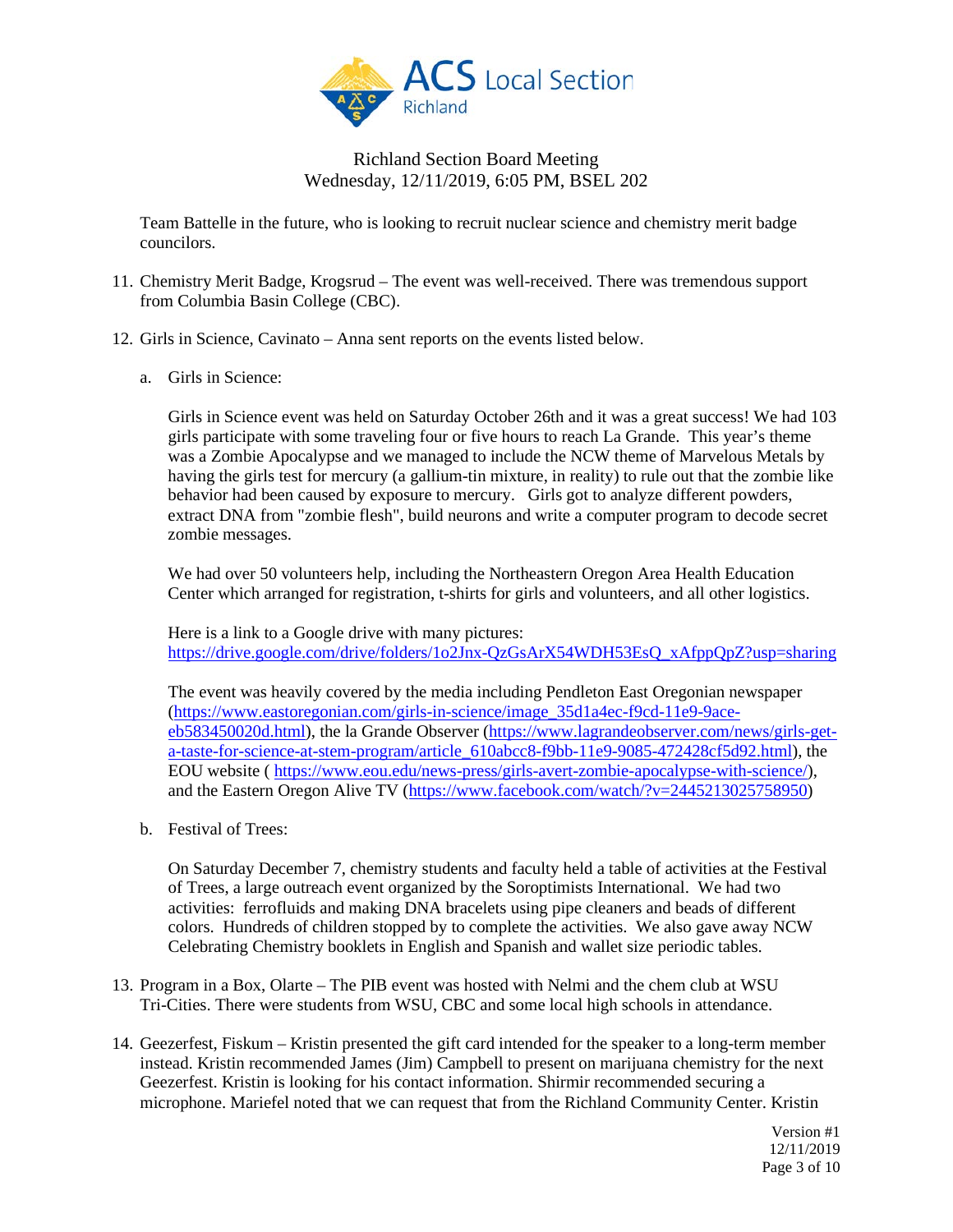

suggested booking the same room soon for next year's event. Sandy will reach out to Nelmi and Anna about their availability for the 2020 Geezerfest. Janet noted that there is a cannabis subdivision that can sponsor/recommend speaker for the event.

- 15. Newsletter, Krogsrud The next newsletter is set to be released in early January 2020 after the proposed 2020 budget has been voted on by the Executive Committee. Please send any material to include to Steve. Content will include: budget to be voted on; hail and farewell letters from Kristin and Sandy as Past-Chair and Chair, respectively; end of year events.
- 16. Reports from committees
	- a. Bylaws, Bryant The clause for finding two auditors for financial books is not to be included in the bylaws; it will be included in other governing documents. Janet will forward a final copy of the bylaws draft to the Executive Committee to review. The draft will also need to be included in the newsletter and must be voted on by the LS membership.
- 17. Round table, all
	- a. Nelmi Anna and Nelmi applied for the ACS Inter-Chapter Relations Grant between Eastern Oregon University and WSU Tri Cities. Kristin (as LS Chair) sent a letter of support.
	- b. All Kristin was thanked for her service as LS Chair.
	- c. Kristin Government Affairs Committee (GAC) will be started in 2020.

18. Old or new business, all

Sandy moves to adjourn the December 2019 meeting; Steve seconds the motion. Motion carries unanimously.

Meeting adjourned: 7:11 pm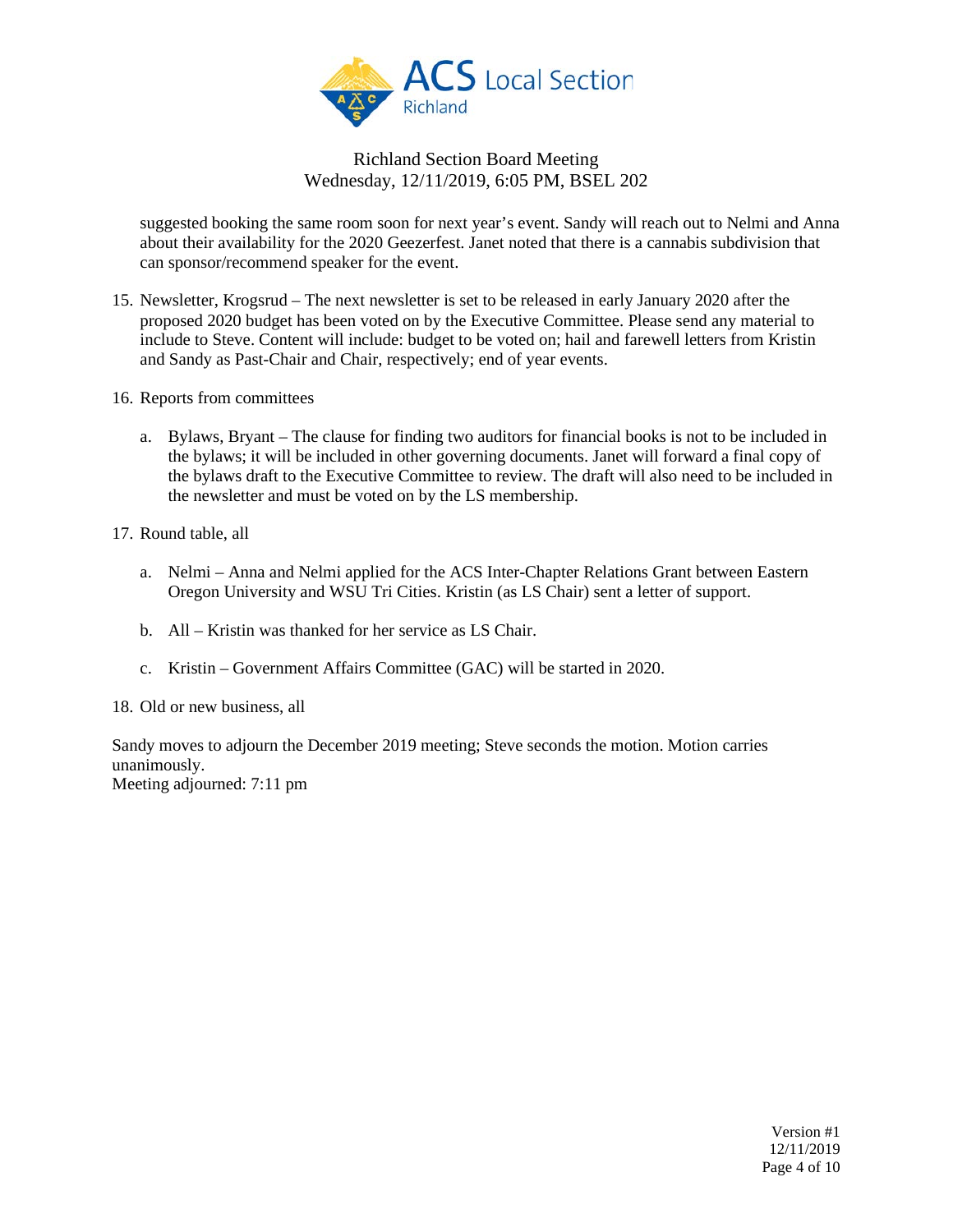#### **Treasurer's Report**

10/1/2019-10/31/2019

| <b>Activities</b>                                                       |                            |                           |                     |                                                                                                                               |
|-------------------------------------------------------------------------|----------------------------|---------------------------|---------------------|-------------------------------------------------------------------------------------------------------------------------------|
|                                                                         |                            |                           |                     |                                                                                                                               |
| <b>Starting Balance</b>                                                 |                            |                           |                     |                                                                                                                               |
| Savings<br>Checking                                                     | \$44,965.38<br>\$17,458.92 |                           |                     |                                                                                                                               |
| Receipts                                                                |                            |                           |                     |                                                                                                                               |
| From                                                                    | Amount                     | <b>Budget</b><br>Category | Date                | Directed to:                                                                                                                  |
| ACH American Chemica PRIMARY CH CCD, Local<br>section dues Jan-Jun 2019 | \$605.00                   | $\tau$                    | 2019-10-09 Checking |                                                                                                                               |
|                                                                         |                            |                           |                     |                                                                                                                               |
|                                                                         |                            |                           |                     |                                                                                                                               |
| Total receipts this period                                              | \$605.00                   |                           |                     |                                                                                                                               |
| <b>Expenses</b>                                                         |                            |                           |                     |                                                                                                                               |
| To                                                                      | Amount                     | <b>Budget</b><br>Category |                     | Date Paid Description; check number                                                                                           |
| WA state Liquor control board (WSLCB HQ 3606643208)                     | \$10.00                    | 17c                       |                     | 2019-10-02 ACS Annual social; DBT CRD 0021                                                                                    |
| <b>USPS PO</b>                                                          | \$11.00                    | 16d                       |                     | 2019-10-08 Postage stamps; DEB 1208                                                                                           |
| Society of Women Engineers                                              | \$232.00                   | 21 <sub>o</sub>           |                     | 2019-08-05 EYH Facility at WSU;1304                                                                                           |
| Eastern Oregon University Chemistry Club                                | \$375.14                   | 21c                       |                     | 2019-10-12 NCW;1308                                                                                                           |
| Visual Verve Design & Print<br><b>ACT City of Richland</b>              | \$243.75<br>\$557.00       | 16a<br>17c                |                     | 2019-10-05 2019 Fall Newsletter; 1307<br>2019-10-25 ACS Annual social additional damage deposit at Richland Community Center; |
|                                                                         |                            |                           |                     | DBT CRD 1759                                                                                                                  |
| Total spent this period                                                 | \$1,428.89                 |                           |                     |                                                                                                                               |
|                                                                         |                            |                           |                     |                                                                                                                               |
| <b>Ending Balance</b>                                                   |                            |                           |                     |                                                                                                                               |
| Savings                                                                 | \$44,965.38                |                           |                     |                                                                                                                               |
| Checking                                                                | \$16,635.03                |                           |                     |                                                                                                                               |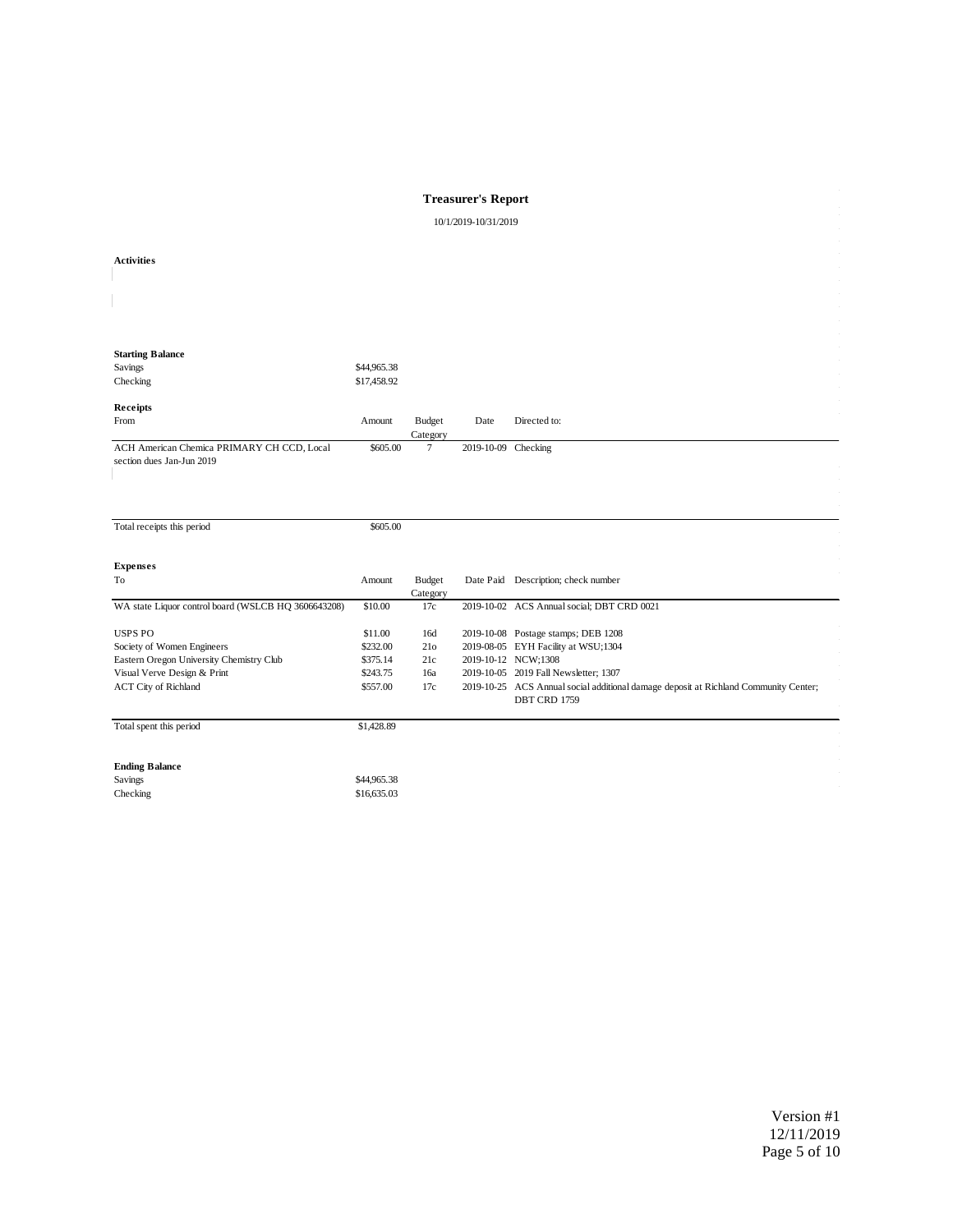**ACS Richland Section Treasurer's Report**

11/1/2019-11/30/2019

**Activities** Issued check # 1309 to NEOAHEC for Girls in Science: \$500

| <b>Starting Balance</b>                                                   |             |                |                     |                                                |
|---------------------------------------------------------------------------|-------------|----------------|---------------------|------------------------------------------------|
| Savings                                                                   | \$44,965.38 |                |                     |                                                |
| Checking                                                                  | \$16,635.03 |                |                     |                                                |
|                                                                           |             |                |                     |                                                |
| Receipts                                                                  |             |                |                     |                                                |
| From                                                                      | Amount      | Budget         | Date                | Directed to:                                   |
|                                                                           |             | Category       |                     |                                                |
| ACT City of Richland 800-6634991 TX Card# 4677, Damage deposit refund     | \$425.00    | $\tau$         | 2019-11-19 Checking |                                                |
| American Chemical Society: Councilor Travel Reimbursement for San-Diego M | \$1,218.09  | $\overline{4}$ | 2019-11-22 Checking |                                                |
| Society of Women Engineers Eastern Washinton Section, EYH refund          | \$132.00    | 9              | 2019-11-22 Checking |                                                |
|                                                                           |             |                |                     |                                                |
|                                                                           |             |                |                     |                                                |
| Total receipts this period                                                | \$1,775.09  |                |                     |                                                |
|                                                                           |             |                |                     |                                                |
|                                                                           |             |                |                     |                                                |
|                                                                           |             |                |                     |                                                |
| <b>Expenses</b>                                                           |             |                |                     |                                                |
| To                                                                        | Amount      | Budget         | Date Paid           | Description; check number                      |
|                                                                           |             | Category       |                     |                                                |
| <b>WCCTA</b>                                                              | \$200.00    | 14e            | 2019-09-20          | Supplemental Award; 1306                       |
| Mary Sue Hui, Pacific Pasta & Grill Catering                              | \$1,580.76  | 17c            | 2019-11-15          | Annual Social Catering, 1311                   |
| Janet Bryant                                                              | \$322.51    | 16d            |                     | 2019-11-15 NORM 2018 closeout for website;1310 |
|                                                                           |             |                |                     |                                                |
|                                                                           |             |                |                     |                                                |
|                                                                           |             |                |                     |                                                |
|                                                                           |             |                |                     |                                                |

|  |  | Total spent this period |
|--|--|-------------------------|
|  |  |                         |

 $\text{S2,103.27}$ 

**Ending Balance**<br>Savings<br>Checking Savings \$44,965.38<br>Checking \$16,306.85 \$16,306.85 \$16,306.85 \$16,306.85 \$16,306.85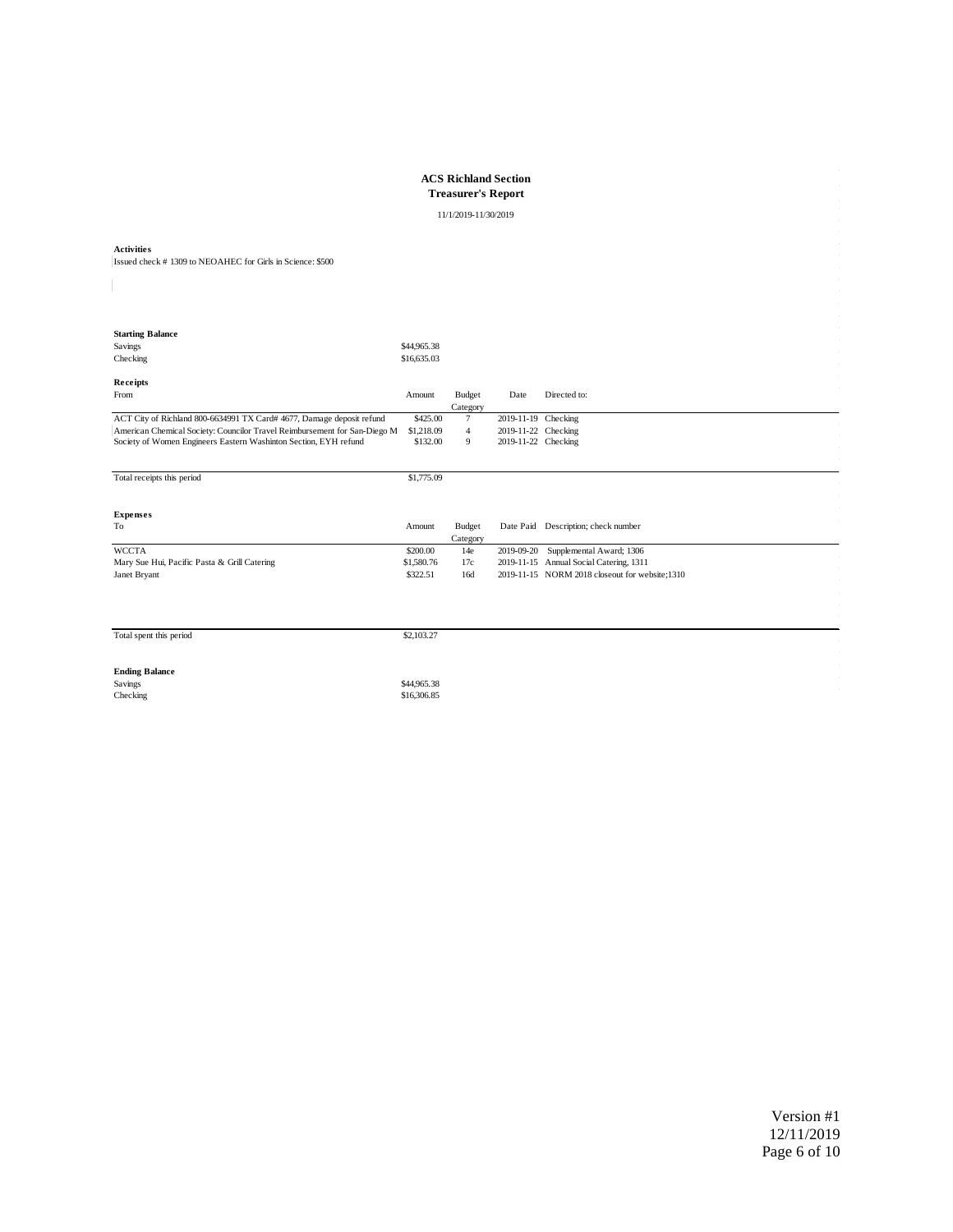# **Strategy & Budget Proposal**

**American Chemical Society (ACS) Festival de Química | Summer 2020**

**\_\_\_\_\_\_\_\_\_\_\_\_\_\_\_\_\_\_\_\_\_\_\_\_\_\_\_\_\_\_\_\_\_\_\_\_\_\_\_\_\_\_\_\_\_\_\_\_\_\_\_\_\_\_\_\_\_\_\_\_\_\_\_\_\_\_\_\_\_\_\_\_\_\_\_\_\_\_\_\_\_ Pre-planning meeting attendees: Allison Campbell, Larry Maples, Evangelina Shreeve, Karen Blasdel, Cristina Padilla,** 

**Lauren Pena, Elida Fluor, Brandi Zuger**

**Community Partner: Downtown Pasco Development Association (DPDA), Damien Davis Prepared in consultation with PNNL Communications, Michelle Ma**

#### **Event Description:**

The ACS Festival de Química is a community event where STEM professionals and PNNL scientists use hands-on activities to demonstrate and emphasize the importance of chemistry in our everyday life. The Festival is an opportunity to increase interest in Chemistry and STEM related fields through experiential learning for youth while also engaging their families.

We recommend setting the 2020 ACS Festival de Química at the Pasco Farmers Market on **June 27, 2020**.

# *About the venue*

- ACS Festival de Química would be set at the **Pasco Farmers Market** on one-day, June 27th, 2020, from 9 a.m. to 1 p.m.
- Festival demonstration booths would be set up on  $4<sup>th</sup>$  Street. Downtown Pasco Development Association (DPDA) will close down  $4<sup>th</sup>$  Street.
	- o The event will be comprised of 8-10 ACS approved hands-on chemistry demonstrations including possible PNNL STEM Ambassador displays
	- o Include a Festival information and welcome booth
- We would work with Downtown Pasco Development Authority to publicize the event
- Estimated 6,000 (adults and kids) in attendance in 2018
- Space is handicap friendly
- Opportunity to partner with Hispanic Youth Leadership for additional bi-lingual volunteers 19.

# **Intended Outcomes**

The main objective of hosting an ACS Festival de Química event is to help promote the appreciation of chemistry and related sciences amongst the youth—specifically ages 6-15—and their families. Hosting such an event helps further Battelle, DOE, ERGs and PNNL STEM education and outreach goals by allowing us to:

- Increase PNNL outreach to underrepresented demographics
- Promote appreciation for chemistry and related sciences
- Expand local community knowledge of:
	- o Chemistry science impact and careers
	- o PNNL's STEM Ambassador Program and the skills and talents of our ambassadors
	- o ACS and its mission

# **Target Audience**

The target audience is underrepresented youth demographics ages 6-15, and their families; primarily Hispanic.

> Version #1 12/11/2019 Page 7 of 10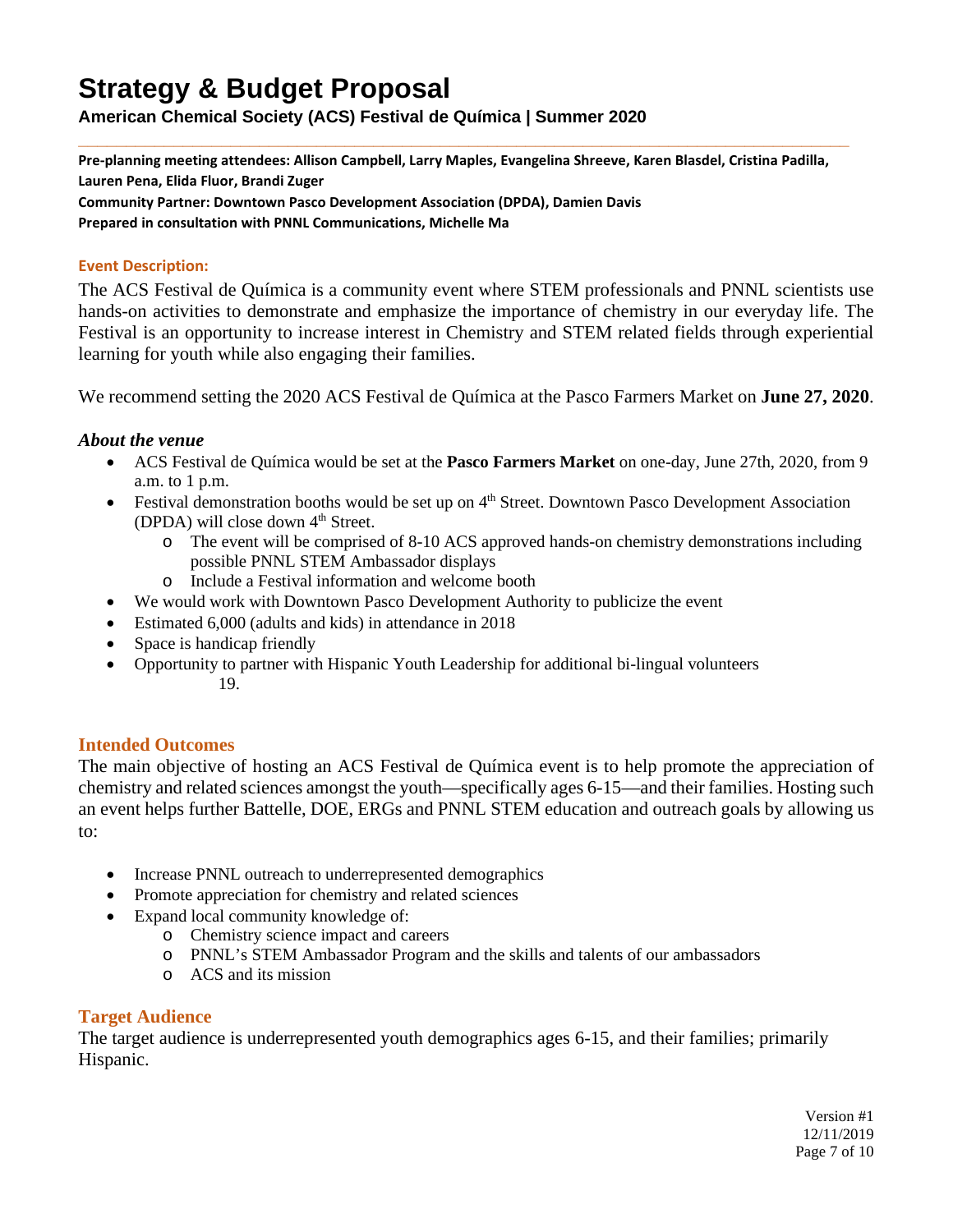# **Roles & Responsibilities**

- HOLA ERG/Festival Event Lead will be responsible for event logistics, demonstration training, and provide interface with ACS
- Community Affairs will interface with DPDA and assist with philanthropic involvement

#### **Proposed Communications Methods and Channels**

- Pasco Farmer's Market fliers (DPDA sponsorship, existing)
	- o We would supply promotional guidance to the Downtown Pasco Development Association
- Local radio program (DPDA sponsorship, existing) o We would supply talking points to the Downtown Pasco Development Association
- KNDU Down Town Minute (DPDA sponsorship, existing)
	- o We would supply talking points to the Downtown Pasco Development Association
- Invitations to schools, email
	- o Invite schools through their preferred district community event protocol.
- One main printed collateral piece, oversized postcard
	- o Distributed to PNNL staff via on-campus distribution
	- o Distributed via HOLA members and staff, with personal note, to others within the community (to their community groups, schools, churches, etc.)
- Inside PNNL Article
	- o 250-word promotional piece inviting PNNL staff to attend, and to tell their friends and neighbors
	- o Mention availability of collateral piece (if they want a stack to bring to their local group, school, etc.)
- Social Media Promotion
	- o Preparation and execution of social media plan to reach target audiences (by PNNL Communications)
	- o Strategic tagging and hash tagging
- Photography
	- o Two hours of event photography on June 27, 2020
	- o Photos uploaded to a Flickr album for use later

#### **Key Messages**

- Stress "Free": Free kid's bags, free science demonstrations
- "Find us on  $4<sup>th</sup>$  Street"
- Use "Chemistry" not science
- Stress family fun, fun for all ages, bring your family

#### **Main Collateral Piece**

Spanish/English two-sided communications piece (oversized postcard)

- 1. Include simple science experiment
	- a. Something anyone can try at home
	- b. How does it work? Where's the chemistry?
	- c. Energy topic will be integrated with two STEM Ambassador's displays
- 2. Include key messages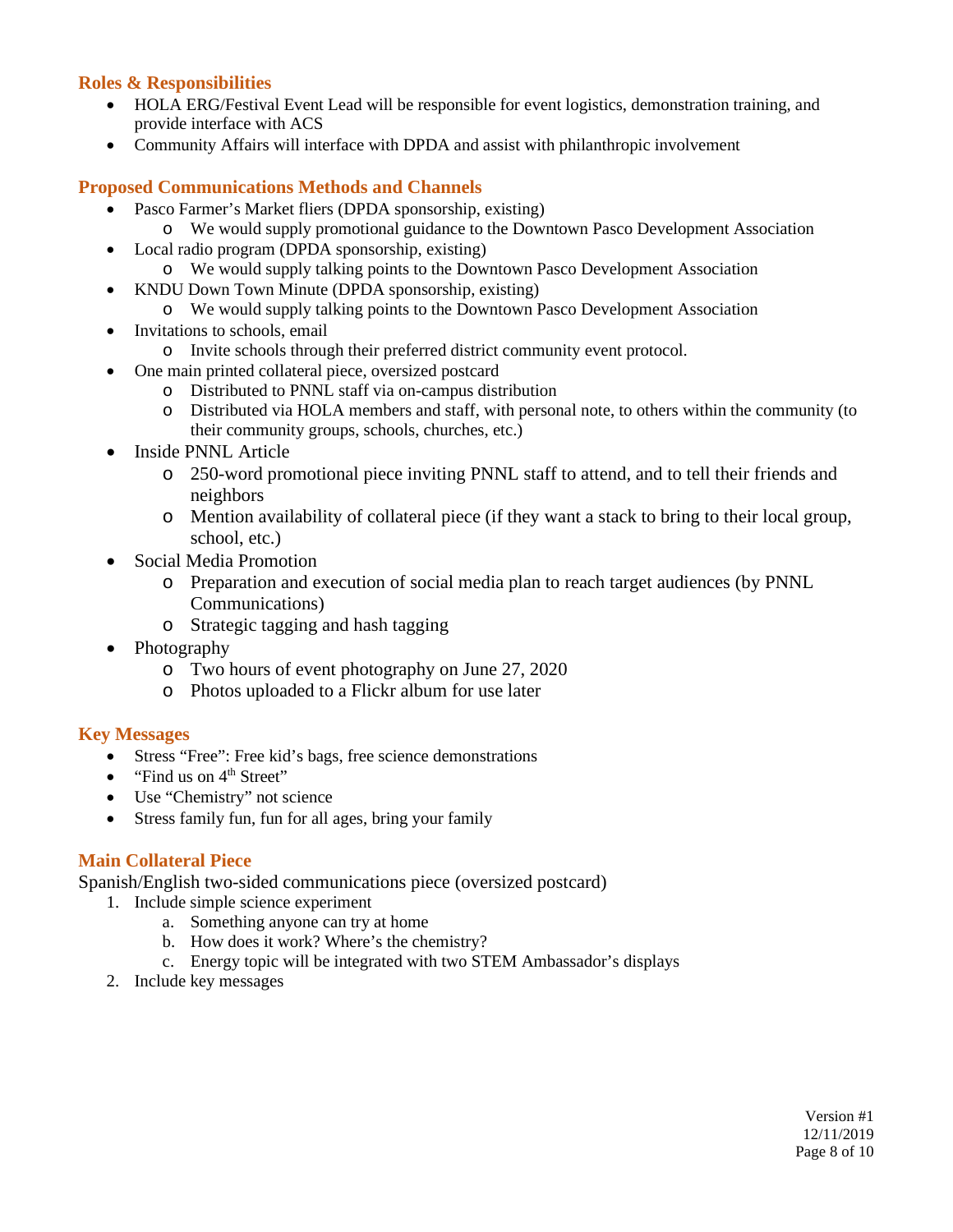| DATE: June 27th, 2020                  |                      |                  |                    |
|----------------------------------------|----------------------|------------------|--------------------|
| Number of Attendees Ages 6-15          | 1,500                |                  |                    |
| <b>Number of Demonstrations</b>        | 8                    |                  |                    |
| Number of Days                         | 1 Day $(4hr)$        |                  |                    |
| <b>Estimated Overall Attendance</b>    | 6,000                |                  |                    |
|                                        | <b>HOUR</b>          |                  |                    |
| <b>EXPENSES</b>                        | <b>EST./Quantity</b> | <b>Allowable</b> | <b>Unallowable</b> |
| <b>VENUE</b>                           |                      |                  |                    |
| Table Set-Up(Protocol Tables)          | 10                   | \$0.00           |                    |
| Protocol Van/Set-Up                    | 40 miles             | \$25.00          |                    |
| <b>MARKETING MATERIALS</b>             |                      |                  |                    |
| <b>Oversized Postcard Invitation</b>   |                      |                  |                    |
| (5.5x8.5)                              | 750                  | \$150.00         |                    |
| Radio *                                |                      |                  | \$0.00             |
| KNDU Downtown Minute*                  |                      |                  | \$0.00             |
| <b>Graphics Time</b>                   | 20                   | \$1,133.32       |                    |
| <b>Communications Time</b>             | 8                    | \$620.00         |                    |
| Social Media                           | 6                    | \$332.40         |                    |
| <b>EVENT MATERIALS</b>                 |                      |                  |                    |
| <b>ACS Training</b>                    |                      | \$0.00           |                    |
| <b>Experiment Materials</b>            |                      | \$3,000.00       |                    |
| <b>Safety Banners</b>                  | $\overline{2}$       | \$240.00         |                    |
| Welcome Event Banner (2'x6')           | $\mathbf{1}$         | \$109.50         |                    |
| Festival Pop-Up (Start Here)           | $\overline{2}$       | \$240.00         |                    |
| Laminated Demo Instructions            | 16                   | \$21.50          |                    |
| Demo Posters (24x36)                   | 8                    | \$390.00         |                    |
| I Speak Spanish Buttons                | 20                   |                  | \$24.00            |
| Festival Passport (4x5)                | 1500                 | \$120.00         |                    |
| <b>Branded Goodie Bags</b>             | 1500                 |                  | \$610.00           |
| ACS Mole Costume**                     |                      |                  |                    |
| <b>HOLA/Festival T-Shirts</b>          | 20                   |                  | \$300.00           |
| First Aid Kit                          | $\mathbf{1}$         | \$35.00          |                    |
| <b>Event Survey</b>                    | 2,000                | \$120.00         |                    |
| Pens                                   |                      |                  |                    |
| <b>Celebrate Chemistry Booklets</b>    | 2,000                | \$2,200.00       | \$20.00            |
| <b>STAFFING</b>                        |                      |                  |                    |
| Event Planning & Management            | 60                   | \$4,400.00       |                    |
| <b>Festival Event Lead</b>             | 60                   | \$4,400.00       |                    |
| <b>Event Prep/Orientation Training</b> |                      |                  |                    |
| (16ppl)                                | 48                   | \$7,000.00       |                    |
|                                        |                      |                  |                    |
| <b>TOTAL:</b>                          |                      | \$24,536.72      | \$954.00           |

Version #1 12/11/2019 Page 9 of 10